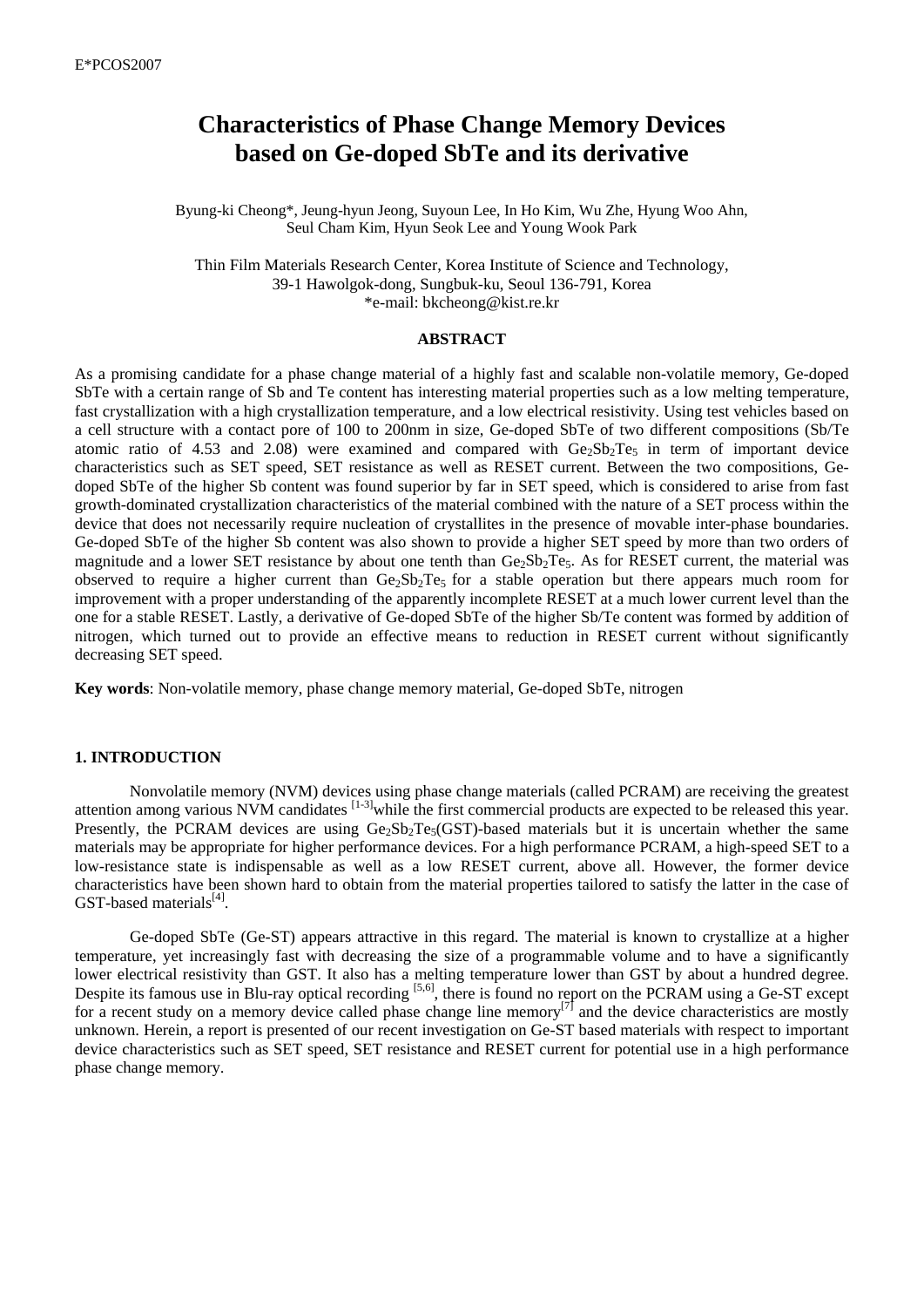## **2. EXPERIMENTS**

Shown in Fig. 1(a) is an optical plane view image as well as an SEM cross-section image of the memory cell device utilized in the present study. The device was made to have a conventional structure with a contact pore ranging from 100 to 200 nm by way of e-beam lithography. As memory materials, Ge-ST's of two different compositions were chosen to have Sb and Te contents belonging to the single  $\delta$  phase field of Sb-Te binary phase diagram [8] as well as GST for comparison. Targets of these materials were sputtered respectively to produce the film compositions (in at.%) of  $Ge_{5.5}Sb_{77.4}Te_{17.1}$  (Sb/Te atomic ratio 4.53; Ge-ST<sub>h</sub>),  $Ge_{5.3}Sb_{64.0}Te_{30.7}$  (Sb/Te atomic ratio 2.08), and  $Ge_{23.2}Sb_{24.1}Te_{52.7}$  as measured by x-ray fluorescence analysis. Electrical characterization of the fabricated devices was conducted using the set-up shown in Fig. 1(b). RESET/SET programming pulses were applied to the cell device with a pulse generator (HP81110A) and the resulting pulse waveforms across the internal resistance (set to 50 Ω) of an oscilloscope (Tektronix TDS5104) were used to estimate the programming currents. A load resistor of 500  $\Omega$  was added in series with the cell device to suppress an excessive current flow in the circuit from threshold switching and the device resistance was measured by a source measure unit (Keithley SMU236) at 0.1V.



Figure 1. (a) Optical plane view image and an SEM cross section image of the memory cell device utilized to test the phase change materials (PCM) and (b) layout of an electrical measurement setup.

#### **3. RESULTS & DISCUSSION**

# *Effect of Sb/Te ratio on the SET characteristics of Ge-ST* [9]

For Ge-ST's of the two different compositions as specified above, cell programming characteristics were examined with the device having a contact area of 200 x  $200 \text{ (nm}^2)$  and the results are shown in Fig. 2. From resistance(R)-current(I) curves of Fig. 2(a), it is found that  $Ge-ST<sub>h</sub>$  requires less RESET and SET currents and is more favorable in respect of low power operation. There appears little difference in resistance ratio and SET resistance  $(R<sub>SET</sub>)$  between the two, however. The two Ge-ST's bear the most striking differences in SET characteristics as illustrated in Fig. 2(b) and 2(c). To obtain the data, alternating RESET and SET operations were repeated using a RESET pulse of a fixed height (3V) and width (50ns) and SET pulses of a fixed height (0.9V) but of gradually increasing width from 50 ns to 1μs while low-field resistance was measured at the end of each operation. In each figure, a SET voltage waveform for the longest pulse (1μs) is superimposed as a fiducial aid to mark three different characteristic times in the manner of our previous work  $\begin{bmatrix} 10 \\ 10 \end{bmatrix}$ ; time to threshold switching  $(t<sub>th</sub>)$ , time to incubation  $(t<sub>inc</sub>)$ and time to complete SET requiring crystal growth to percolation  $(t_{SET})$ . Notice that each of these characteristic times is much shorter in the case of Ge-ST<sub>h</sub> hence much faster SET operation. Notice also that the shorter  $t_{SFT}$  is mostly due to a great decrease in the duration of stage II and stage III, representing nucleation and growth stage of crystallization during a SET process. The observed trend did not vary with SET voltage.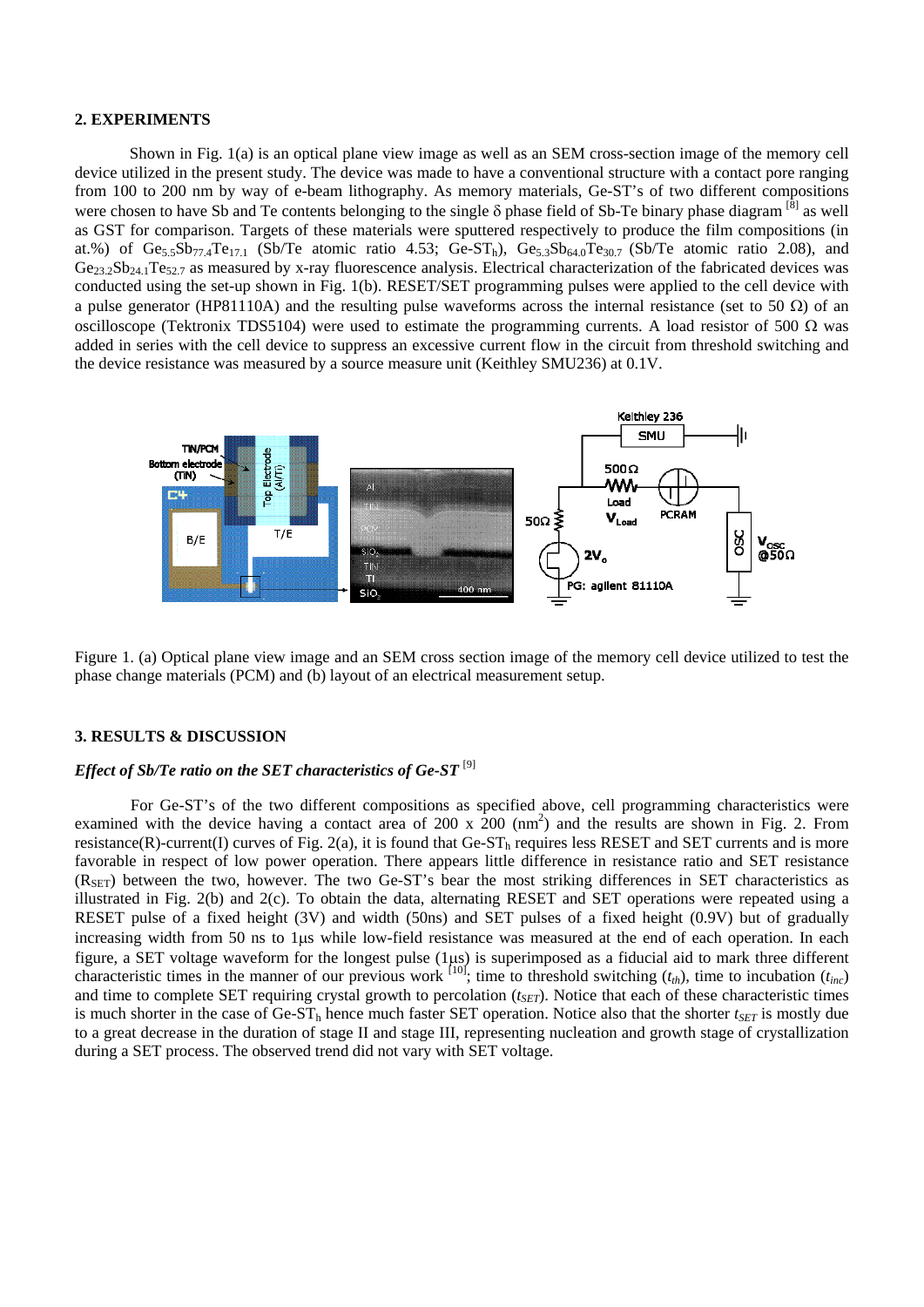

Figure 2. Comparison between Ge-doped SbTe of two different compositions (Sb/Te ratio; 2.08 and 4.53); (a) Resistance(R)-Current(I) curves, (b) SET characteristics (Sb/Te ratio; 2.08) and (c) SET characteristics (Sb/Te ratio; 4.53).

In order to find out the correlation of these findings with material characteristics, TEM microstructures were observed using the films sandwiched with thin protective layers of  $ZnS.SiO<sub>2</sub>$  on Cu grid, annealed at 300 °C for 5 min in a rapid thermal anneal (RTA) furnace; besides the preceding two compositions, films of a third composition (Sb/Te atomic ratio =3.06) and GST were also observed for comparison. It is apparent from Fig. 3 that crystalline grain size becomes dramatically reduced with decreasing Sb/Te ratio, and microstructures resemble closely those of GST in the case of Sb/Te ratio of 2.08. From these, it follows that nucleation becomes more difficult but growth becomes faster with increasing Sb/Te ratio. Indeed, our measurement of incubation time for nucleation and growth speed by way of laser-induced crystallization experiments [11,12] revealed longer incubation time as well as higher growth speed for Ge- $ST<sub>h</sub>$ . It is emphasized that these results are in no disagreement with those of the aforementioned device tests. Inside a memory cell, a RESET-programmed amorphous region is always surrounded by the crystalline background and therefore crystallization tends to be initiated by the motion of the interface boundary with no need of nucleation, especially in the case of a prominently growth-dominant material such as  $Ge-ST_h$ . This explains why stage II almost vanishes despite difficulty in nucleation, and  $t_{\text{SET}}$  is much shorter for Ge-ST<sub>h</sub> in Fig. 2. Writing characteristics of a memory cell with  $Ge-ST<sub>h</sub>$  is shown in Fig. 4. The SET operation can be completed within 20 ns including a leading edge (LE) and a trailing edge (TE) of 2 ns each and alternating RESET/SET operations using 20 ns pulses were able to be maintained stably at least up to  $10<sup>4</sup>$  programming cycles. The speed of writing operation is indeed very impressive, especially considering that GST material turned out to have a SET time of the order of μs using the same test vehicle as discussed below.



Figure 3. TEM bright field images of the annealed (at 300  $^{\circ}$ C for 5 min) films of; (a)  $Ge_2Sb_2Te_5$ , (b), (c) and (d) Gedoped SbTe with the respective Sb/Te ratio of 2.08, 3.06, and 4.53.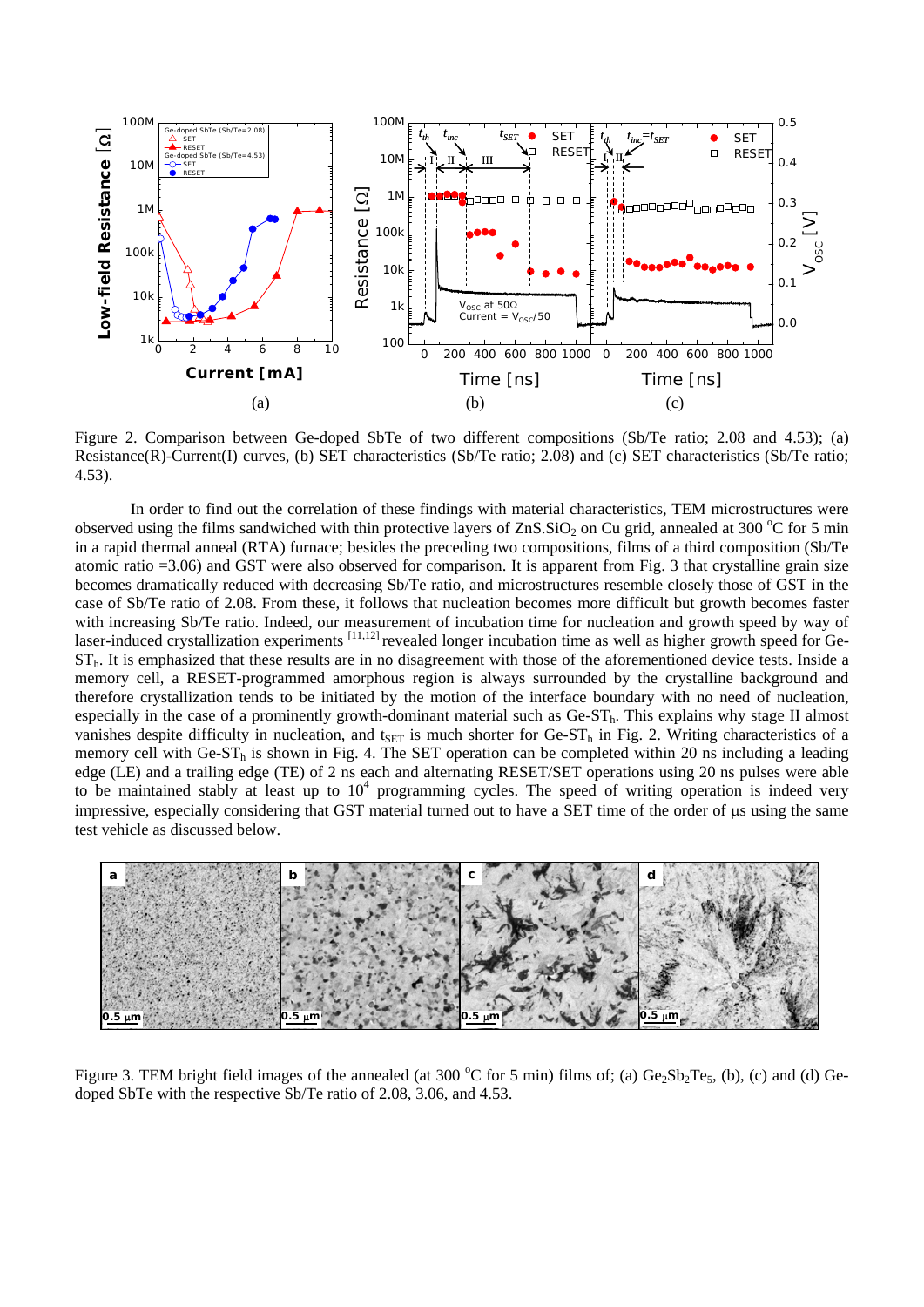

Figure 4. Writing characteristics of a device having Ge-doped SbTe with the Sb/Te ratio of 4.53 to show (a) very fast SET speed and (b) stable cyclic operation.

#### *Comparison of the device characteristics between Ge-ST<sub>h</sub> and GST*

Between Ge-ST<sub>h</sub> and GST, important device characteristics such as  $R_{SET}$ , t<sub>SET</sub> and I<sub>RESET</sub> were compared. Shown in Fig. 5(a) are a pair of R-I curves, obtained from the respective sequence of RESET and SET programming operations using a memory cell with Ge-ST<sub>h</sub> and a contact area of  $100x100$  (nm<sup>2</sup>). Similar curves are also shown for GST in Fig. 5(b). In each figure, RESET/SET pulse patterns were somewhat optimized so as to form the programmed states of a reasonable resistance ratio with a low  $R_{\text{SET}}$  for most of the tested cells; RESET/SET pulses for Ge-ST<sub>h</sub> were made to have the pulse width (PW) of 30ns/60 ns with LE and TE of 2 ns/5 ns for each whereas the ones for GST were made to consist of  $2(LE)+50(PW)+2(TE)$  (ns) for RESET programming and  $1(LE)+2(PW)+2(TE)$  (µs) for SET programming. It should be emphasized that the SET pulse pattern for the GST case was designed to produce melting followed by slow cooling<sup>[13]</sup>, thereby to yield  $R_{\text{SET}}$  as small as possible. This is because a PW as long as 20 µs was required for the SET operation with a conventional SET pulse pattern having a short trailing edge.



Figure 5. Resistance(R)-Current(I) curves of a memory cell having; (a) Ge-doped SbTe with the Sb/Te ratio of 4.53 and (b)  $Ge_2Sb_2Te_5$ .

From comparison between the two materials,  $R_{\text{SET}}$  and t<sub>SET</sub> values are clearly much smaller for Ge-ST<sub>h</sub>;  $R_{\text{SET}}$ is smaller by nearly an order of magnitude despite use of a slow quenching method for GST and  $t_{\text{SET}}$  is shorter by about two orders of magnitude. As for IRESET for stable RESET operation, it is about 50% higher in the case of Ge- $ST<sub>h</sub>$ , however. One may be tempted to conclude that this result might be due to lower electrical and thermal resistivity of Ge-ST<sub>h</sub> than GST, whereby a greater loss in IRESET from reduced Joule heating as well as enhanced heat dissipation is made to overrule a gain from lower melting temperature. A completely different view in favor of  $Ge-ST<sub>h</sub>$  may be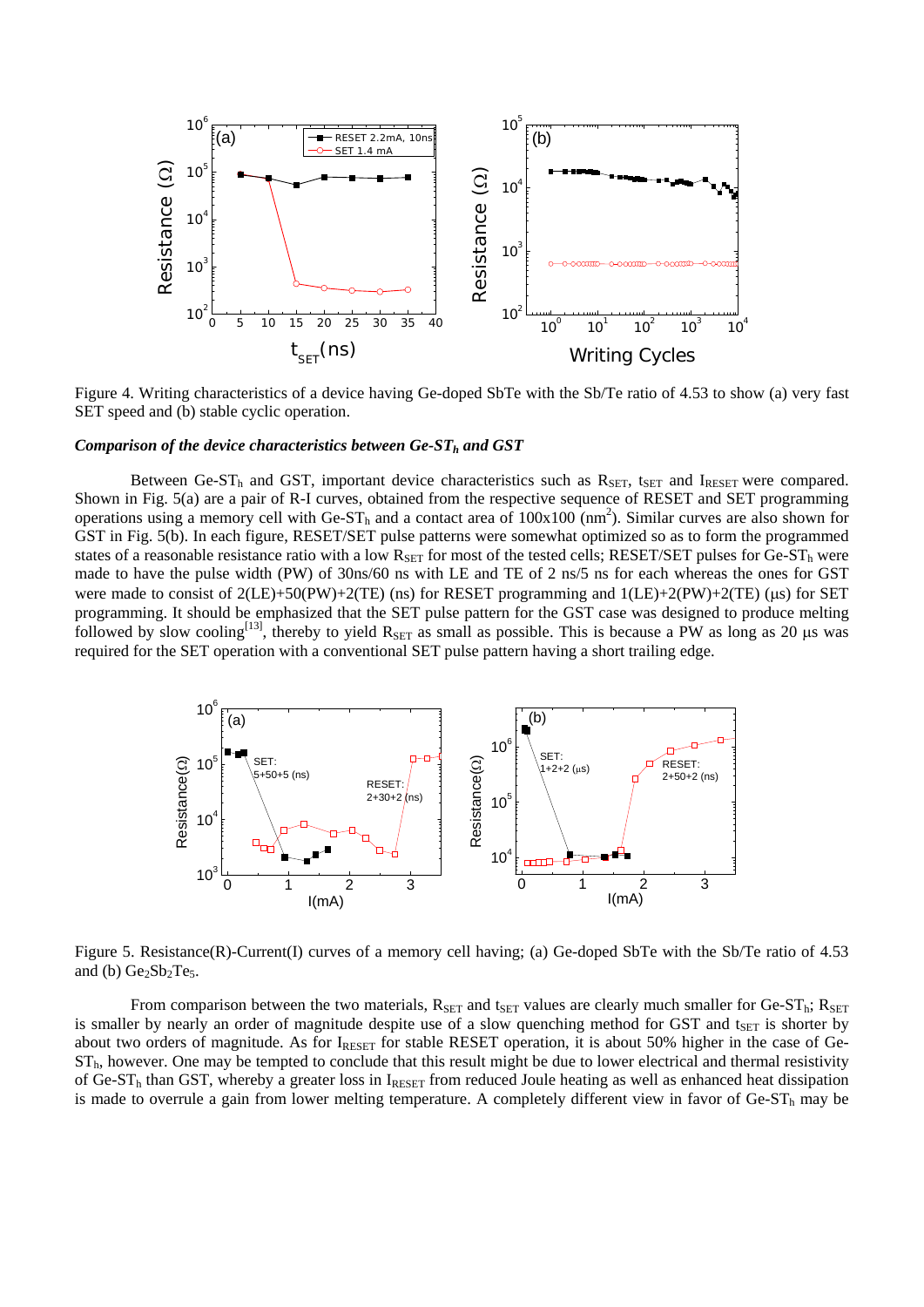advanced, however, when certain features of Fig 5(a), namely, a take-off of resistance in the SET curve at a current above  $\sim$ 1.2 mA as well as the presence of a resistance bump in the RESET curve below  $I_{\text{RESET}}$  are construed as related possibly to melting and subsequent formation of an amorphous region within the pore. These features are considered as signatures of what may be called the first (incomplete) RESET in contrast with the second RESET for stable operation. In fact, we were able to observe the first and the second RESET from R-I curves of almost all of the tested cells with Ge-ST<sub>h</sub> and their origins are under careful investigation presently. We tend to believe that the appearance of dual RESETs has a root in the pore-type structure of the tested cells and the onset current, for instance, for the first RESET may be used as a more proper index to evaluate the Ge-ST<sub>h</sub>'s inherent capability of I<sub>RESET</sub> reduction when compared with that of GST.

A closer examination of the SET characteristics was made between Ge-ST<sub>h</sub> and GST. As stated above, it is hard to SET the device with GST using a conventional pulsing scheme that would induce solid state crystallization of the material and therefore a pulsing scheme that can cause melting followed by slow cooling was employed instead. For varying PW and TE as major variables in the respective SET pulse patterns for Ge-ST<sub>h</sub> and GST, device resistance was measured similarly as in Fig. 2(b) and 2(c) and the results are shown in Fig. 6. From Fig. 6(a), notice that t<sub>SET</sub> can be reduced down to 60 ns in total (50 ns in PW). Considering that t<sub>SET</sub> of the device with a contact area of 150 x150 (nm<sup>2</sup>) was 20 ns in total (see Fig. 4(a)), the present device yields t<sub>SET</sub> longer than what could be estimated from scaling of the resistance with decreasing contact area. A close look of the SET voltage waveform shows that a time delay to threshold switching amounts to about 40 ns, constituting a greater portion of the measured  $t<sub>SET</sub>$ . This may be ascribed to a relatively larger contribution of parasitic capacitance in the present device. As for the device with GST, SET programming time was roughly  $100+200+500$  (ns); with PW at 150 ns, SET programming was not possible regardless of TE in the range of 100 ns to 1.5 μs and PW was set to 200 ns, accordingly. Despite use of a slow quenching method, t<sub>SET</sub> for GST is still incomparably long and  $R_{SET}$  is higher by an order of magnitude. The voltage waveform reveals a long delay to threshold switching (~150ns) but it comprises a less portion of the total t<sub>SET</sub> as compared with the case of Ge-ST<sub>h</sub>. This suggests that nucleation of crystallites and their growth to a crystalline state of a reasonably low electrical resistivity are much more difficult in the device with GST for some reasons yet to be illuminated.



Figure 6. SET characteristics of (a) Ge-doped SbTe with the Sb/Te ratio of 4.53 and (b)  $Ge_2Sb_2Te_5$ . Shown in upper and lower panels are respectively dependence of SET resistance on primary variables in SET pulse patterns (pulse width for the case (a) and trailing edge for the case (b)) and pulse waveforms at the selected SET conditions.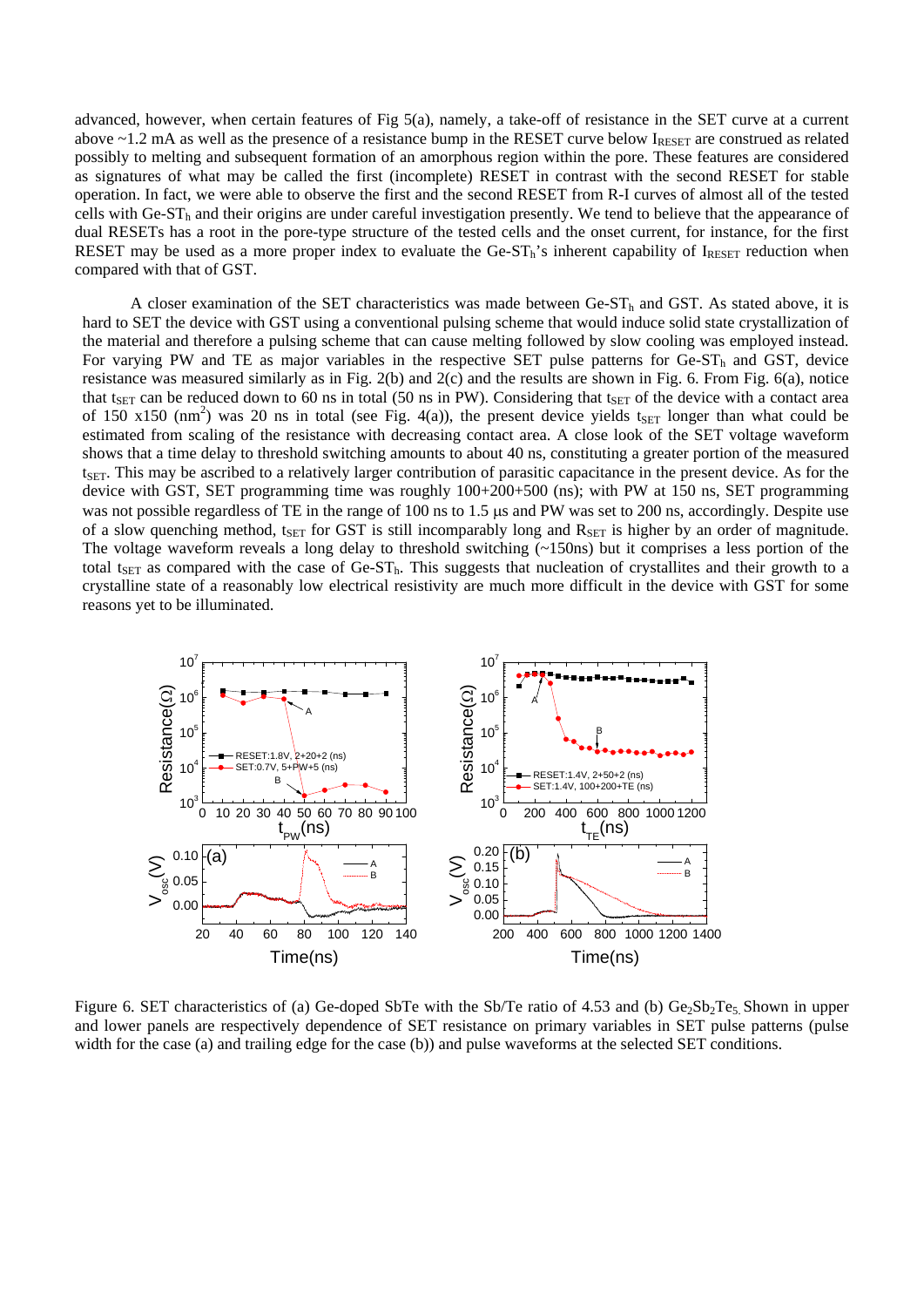# ${\it Effect~of~nitrogen~addition~in~Ge-ST_{h}}~^{[14]}$

Aside from the question as to whether  $Ge-ST<sub>h</sub>$  has indeed the inherent capability of yielding lower  $I_{RESET}$ relative to GST, one can always make a supporting approach by taking advantage of a large room for increase in  $R_{\text{SET}}$ inherited from crystalline Ge-ST<sub>h</sub>'s low electrical resistivity. Nitrogen was added to Ge-ST<sub>h</sub> to find if the approach may serve to reduce  $I_{RESET}$  as in the case of GST  $^{[15]}$ . With nitrogen content increasing, the resulting Ge-ST<sub>h</sub> tends to have higher sheet resistances in both the amorphous and crystalline states and to crystallize at increasingly higher temperature as shown in Fig. 7(a). Both of these changes in material properties are surely desirable for a high density memory device in respect of enhanced Joule heating and improved stability against thermal crosstalk, respectively. For the crystallized states, the increase of sheet resistance with increasing nitrogen addition was found to result from decrease in Hall mobility as shown in Fig. 7(b). TEM images of Fig. 7(c) taken from the crystallized states, respectively with no nitrogen and 13 at% nitrogen reveal that nitrogen addition produces very fine-grained microstructures with a large density of faults, which would clearly promote electron and phonon scattering, hence reduced Hall mobility and possibly reduced thermal conductivity as well. Ge-ST<sub>h</sub> of varying nitrogen content was examined in terms of programming characteristics using the devices with a contact area of  $150 \times 150 \text{ (nm}^2)$ . Shown in Fig. 8(a) is a summary of RESET characteristics; for these, SET pulse of 300ns and RESET pulse of 50 ns were used. Complying with the aforementioned material characteristics, a gradual decrease in  $I_{\text{RESET}}$  as well as the increasing tendency of  $R_{\text{SFT}}$  is noticed with increasing nitrogen content. Notice also from Fig. 8(b) that these characteristics were obtained with an essentially fixed resistance ratio and at little sacrifice of  $t_{\text{SET}}$  with nitrogen addition.



Figure 7. Effects of nitrogen addition on the material properties of Ge-doped SbTe with the Sb/Te ratio of 4.53; (a) variation of sheet resistance with temperature for varying nitrogen content, (b) variation of carrier concentration and Hall mobility of the crystallized films with increasing nitrogen content, and (c) TEM microstructures of the crystallized films without nitrogen and with 13 at% nitrogen.



Figure 8. Effects of nitrogen addition on the device chracteristics of Ge-doped SbTe with the Sb/Te ratio of 4.53; (a) variation of RESET current and SET resistance with increasing nitrogen content and (b) dependence of normalized resistance (resistance ratio) on SET time for varying nitrogen content.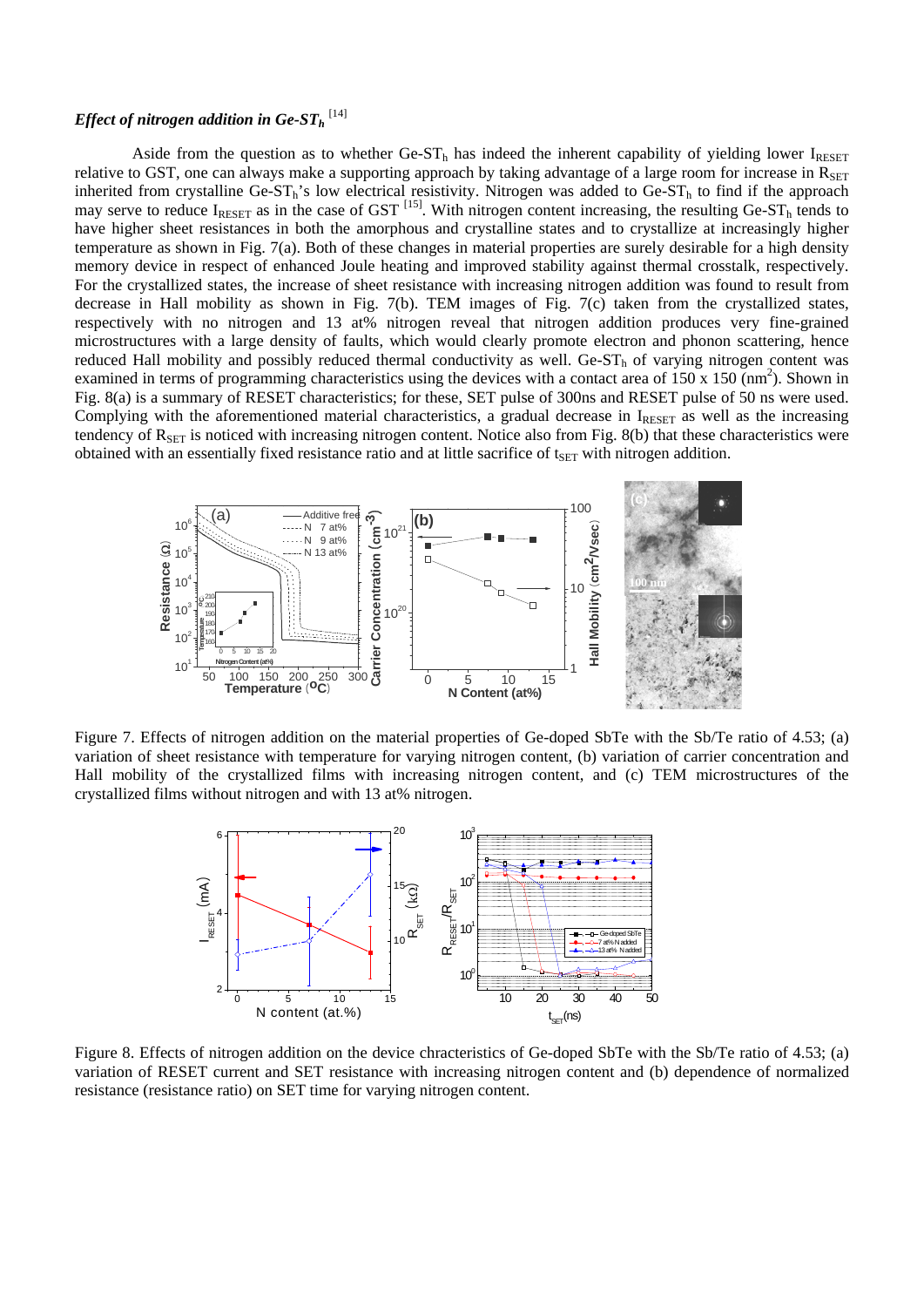# **4. CONCLUSION**

In the present study, we addressed the question; "whether GST materials presently used in PCRAM prototypes are appropriate for a high-speed and high-density memory of the future?". The answer does not seem positive in light of the mounting cost of increase in  $R_{\text{SFT}}$  and t<sub>set</sub> to further the reduction of  $I_{\text{RFSFT}}$ . We note that Ge-ST materials have quite a few promising properties that may offer a solution to the problem. Using test vehicles with a pore-type cell structure, we demonstrated that the Ge-ST<sub>h</sub> and its derivative with nitrogen addition could provide device characteristics essentially required for a high performance memory, *i.e.* a lower  $R_{\text{SFT}}$ , a shorter t<sub>SET</sub> and potentially a lower IRESET than GST. As for IRESET, potentially beneficial material properties have not been substantiated by stable device characteristics in the present work and some improvements need to be made based on a proper understanding of the problem.

# **ACKNOWLEDGEMENTS**

This work was supported by the National Research Program for 0.1 Terabit Non-volatile Memory Devices sponsored by the Korean Ministry of Commerce, Industry, and Energy. Authors would like to acknowledge Dr. K. Suu and his colleagues of Ulvac Inc. in Japan for their help in composition analysis of various phase change materials utilized in the present study and also to Professor K. H. Oh, Mr. H. S. Chung and Mr. S. H. Lee of Seoul National University for allowing us to utilize their FIB analysis technique to improve the devices.

### **REFERENCES**

[1] S. Lai, *IEDM Tech. Dig*., 2004, pp.255-258

[2] S. J. Ahn, Y. J. Song, C. W. Jeong, J. M. Shin, Y. Fai, Y. N. Hwang, S. H. Lee, K. C. Ryoo, S. Y. Lee, J. H. Park, H. Horii, Y. H. Ha, J. H. Yi, B. J. Kuh, G. H. Koh, G. T. Jeong, H. S. Jeong, Kinam Kim, and B. I. Ryu, *IEDM Tech. Dig*., 2004, pp. 907-910

[3] F. Pellizzer, A. Pirovano, F. Ottogalli, M. Magistretti, M. Scaravaggi, P. Zuliani, M. Tosi, A. Benvenuti, P. Besana, S. Cadeo, T. Marangon, R. Morandi, R. Piva, A. Spandre, R. Zonca, A. Modelli, E. Varesi, T. Lowrey, A. Lacaita, G. Casagrande, P. Cappelletti, and R. Bez, Symp. *VLSI Tech*., 2004, pp. 18.

[4] Kinam Kim and Gitae Jeong, *Microsyst. Technol*., 13, 145 (2007)

[5] H.J. Borg, M. Schijndel, J.C.N. Rijpers, M.H.R. Lankhorst, G. Zhou, M.J. Dekker, I.P.D. Ubbens, and M. Kuijper, *Jpn J. Appl. Phys*., 40, part I, 1592 (2001)

[6] M. H. R. Lankhorst, L. Pieterson, M. Schijndel, B.A.J. Jacobs, and J.C.N. Rijpers, *Jpn J. Appl. Phys.*, 42, part I, 863 (2003)

[7] M. H. R. Lankhorst, B.W.S.M.M. Ketelaars, and R. A. M. Wolters, *Nature Materials*, 4, 347 (2005)

[8] T. D. Massalski, *Binary Alloy Phase Diagrams*, 2nd ed., vol. 3, p. 3310, ASM International (1990).

[9] J.-h. Jeong, S.Y. Lee, Wu Zhe, T. S. Lee, W. M. Kim, B. Cheong, H.-S. Chung, and K. H. Oh, MRS Spring Meeting, 2007, I11.3,.

[10] D. -H. Kang, B. Cheong, J. -H. Jeong, T. S. Lee, I. H. Kim, W. M. Kim, J. Y. Huh, *Appl. Phys. Lett*. 87, 253504- 1 (2005)

[11] J. H. Coombs, A.P.J.M. Jongenelis, W. van Es-Spiekman, and B.A. Jacobs, *J. Appl. Phys*., 78, 4906 (1995).

[12] P. K. Khulbe, T. Hurst, M. Horie, and M. Mansuripur, *Appl. Opt.,* 41, 6220 (2002).

[13] D.-S. Suh, K.H.P. Kim, J.-S. Noh, W.-C. Shin, Y.-S. Kang, C. Kim, Y. Khang, I.K. Yoo, *IEDM Tech. Dig*., 2006, 30.2

[14] Wu Zhe, S. Y. Lee, J.-h. Jeong, I. H. Kim, S. C. Kim, K. H. Oh and B. Cheong, MRS Spring Meeting, 2007, I10.1.

[15] H. Horii, J. H. Yi, J. H. Park, Y. H. Ha, I. G. Baek, S. O. Park, Y. N. Hwang, S. H. Lee, Y. T. Kim, K. H. Lee, U-In Chung, J. T. Moon, in Symp. *VLSI Tech. Dig.*,2003, pp.177-178

#### **Biographies of major authors**

"Byung-ki Cheong", Ph.D. has been a senior/principal researcher at KIST since 1994. His major area of research has been chalcogenide thin film materials for phase change optical recording, super-resolution optical storage and nonvolatile phase change electrical memory. He received a B.E and a M.E. degree in Metallurgy from Seoul National